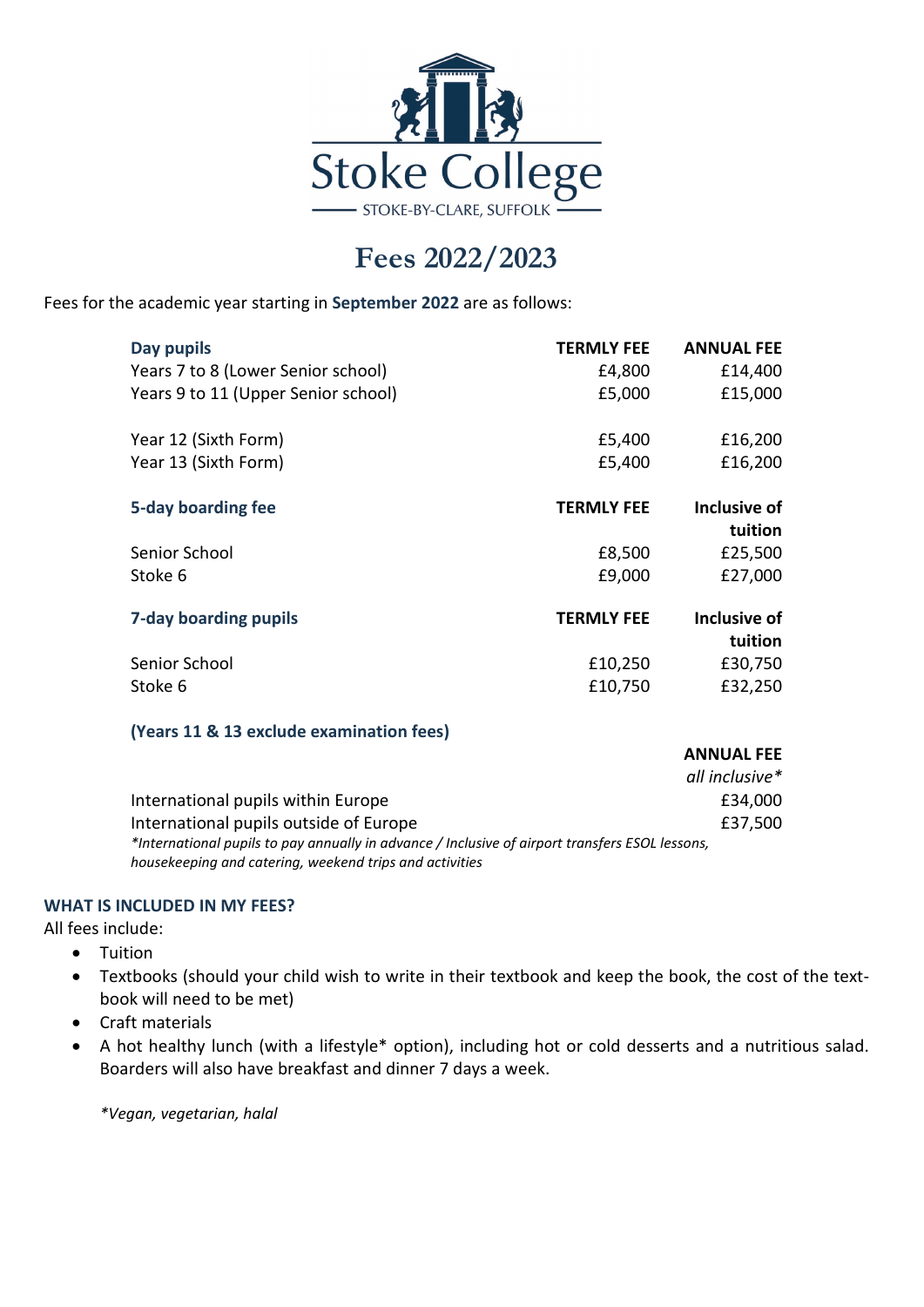

## **WHAT IS NOT INCLUDED IN MY FEES**

| <b>EXTRA SERVICE</b>                       | <b>DETAILS</b>                                                                                                                                                                                                                                                                                                                                                    |
|--------------------------------------------|-------------------------------------------------------------------------------------------------------------------------------------------------------------------------------------------------------------------------------------------------------------------------------------------------------------------------------------------------------------------|
| <b>Boarding Weekend Activities</b>         | Invoiced as part of termly invoice, £750 per term for local full-time<br>boarders. If students Flexi Board at the weekend, a cost of £79.00 including<br>the weekend activity or excursion will be added to invoice per stay.                                                                                                                                     |
| <b>Flexi Boarding</b>                      | We welcome pupils who wish to board on a part-time basis. The charge for<br>this will be £60.00 per night. Please contact the Head of Boarding for<br>further details.                                                                                                                                                                                            |
| School bus                                 | This service offers our parents and carers the reassurance of travel to and<br>from school. The cost ranges from £475 to £650 per term depending on<br>route.<br>Please contact the Main Office for further information.                                                                                                                                          |
| Breakfast/Tea Club:                        | £5 per session. Breakfast and tea clubs allow parents and carers a flexible<br>choice for drop off and collection. This is a pay as you go service and is<br>billed at the end of each half term in arrears.                                                                                                                                                      |
| After school activities                    | If operated by a third party a cost will apply. A nominal cost for materials<br>may apply in some cases.                                                                                                                                                                                                                                                          |
| Learning development<br><b>LSA Support</b> | £450 for one lesson a week per term for a 50-minute lesson.<br>£185 for one lesson a week per term for a 50-minute lesson.<br>*Additional rates will apply for group sessions please contact the finance<br>office for further details.                                                                                                                           |
| <b>OTHER INFORMATION</b>                   |                                                                                                                                                                                                                                                                                                                                                                   |
| Registration and acceptance<br>fees        | For UK Residents a £250 non-refundable registration fee is required to<br>register for a place at the school and a £750 deposit is required upon<br>acceptance of a place. For International Residents a £500 non-refundable<br>registration fee is required to register for a place at the school and a £1000<br>deposit is required upon acceptance of a place. |
| Scholarships and discounts                 | Scholarships are available into Stoke 6; this is a competitive process for<br>which applications close at the end of October and assessments given in<br>November.<br>Military and medical discounts are offered by the school.<br>Please contact the Admissions Office for further details.                                                                      |